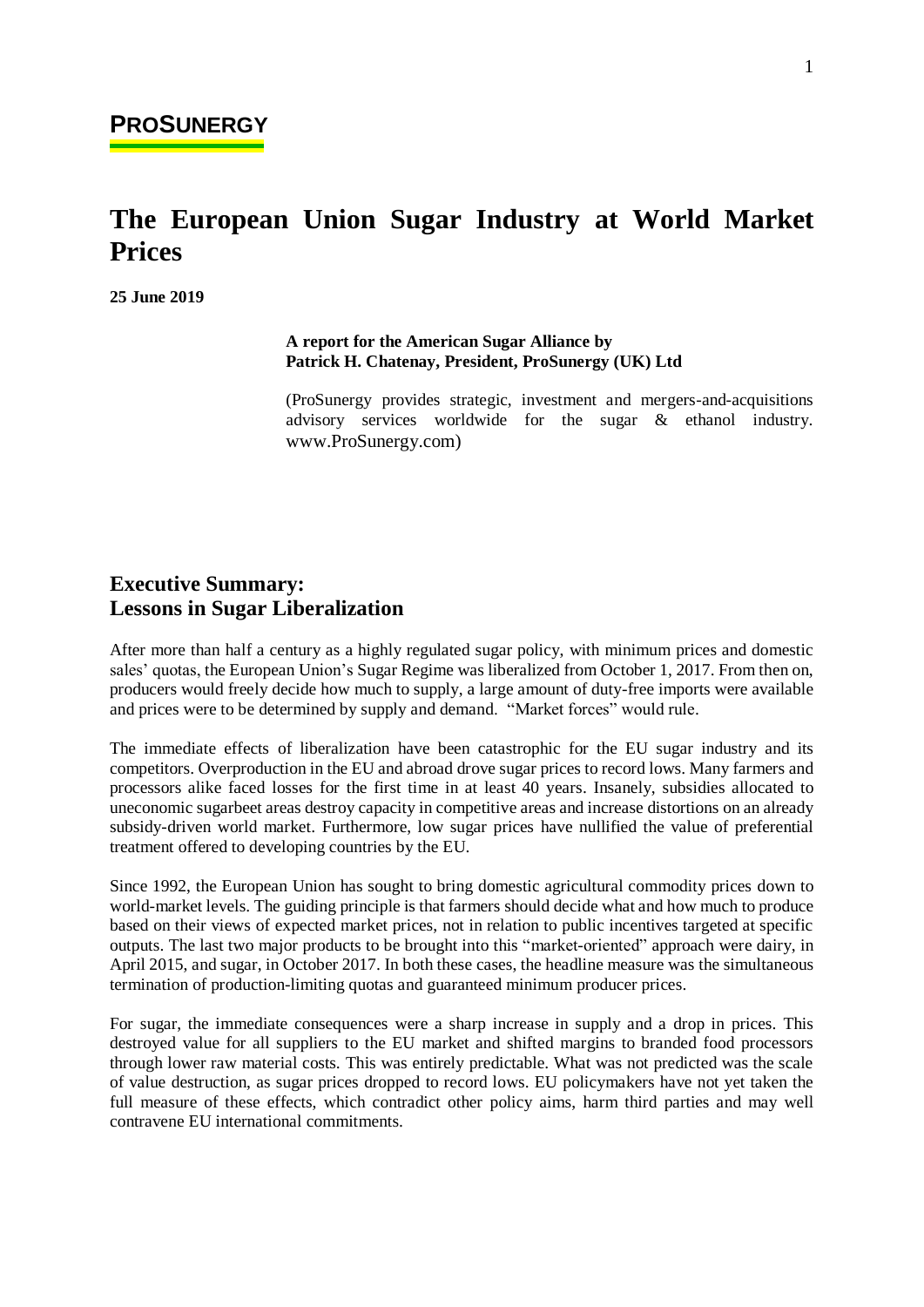On October 1, 2017, the European Union abolished sugar quotas, which limited the amount of domestic sugar and high-fructose starch syrups sold on the food market, and the guaranteed price for sugarbeet. For the first time in over 50 years, European beet growers and millers became completely free to decide how much sugar to produce and sell, and the price for sugar was determined essentially by supply and demand. Largely, the European sugar industry was liberalized.

Free to seek full capacity utilization to better amortize fixed costs, processors encouraged growers to increase beet plantings. Furthermore, a few large and efficient players hoped to smother weaker EU competitors under an avalanche of low-cost sugar. In the event, beet acreage increased 18.5% and beetslicing time grew from 92 days to 130 days on average. Combined with record yields driven by exceptionally favorable weather, area growth brought about an unexpectedly large 29% surge in supply. Production reached a record 21.3 million metric tons  $(MMT<sup>1</sup>)$  against 17.6 MMT in the previous, quotalimited, crop year<sup>2</sup>.

This EU sugar production surge flooded the EU market and pushed ex-factory prices for refined sugar down from an average of EUR 525 per ton in 2016/2017 (27 US cents/lb<sup>3</sup>) to EUR 425/t in 2017/2018 (22 cents/lb). Low prices and an exceptionally warm 2018 summer helped domestic demand increase by 4% to 18 MMT. Nonetheless, prices remained on a downward trend, hitting EUR 312/t in January  $2019<sup>4</sup>$  (16 cents/lb – refined, bulk, ex-mill).



With the end of quotas and of the minimum beet price, the WTO-imposed 1,374,000-ton limit on EU exports was lifted, so that the supply surge caused a 50% increase in exports. Thus, internal market balances drove domestic prices towards export-parity, an unprecedented development for the modern European sugar industry.

<sup>&</sup>lt;sup>1</sup> Unless otherwise specified, this report uses the metric system for weights. Reminder: 1 metric ton  $=$ 

<sup>1.10231125</sup> short tons.

<sup>2</sup> The EU crop year runs from 1 October to 30 September.

<sup>&</sup>lt;sup>3</sup> Throughout this report, "cents" means US\$ cents.

<sup>&</sup>lt;sup>4</sup> This report uses 1 euro = 1.13 US dollar for the  $\epsilon$ /\$ exchange rate.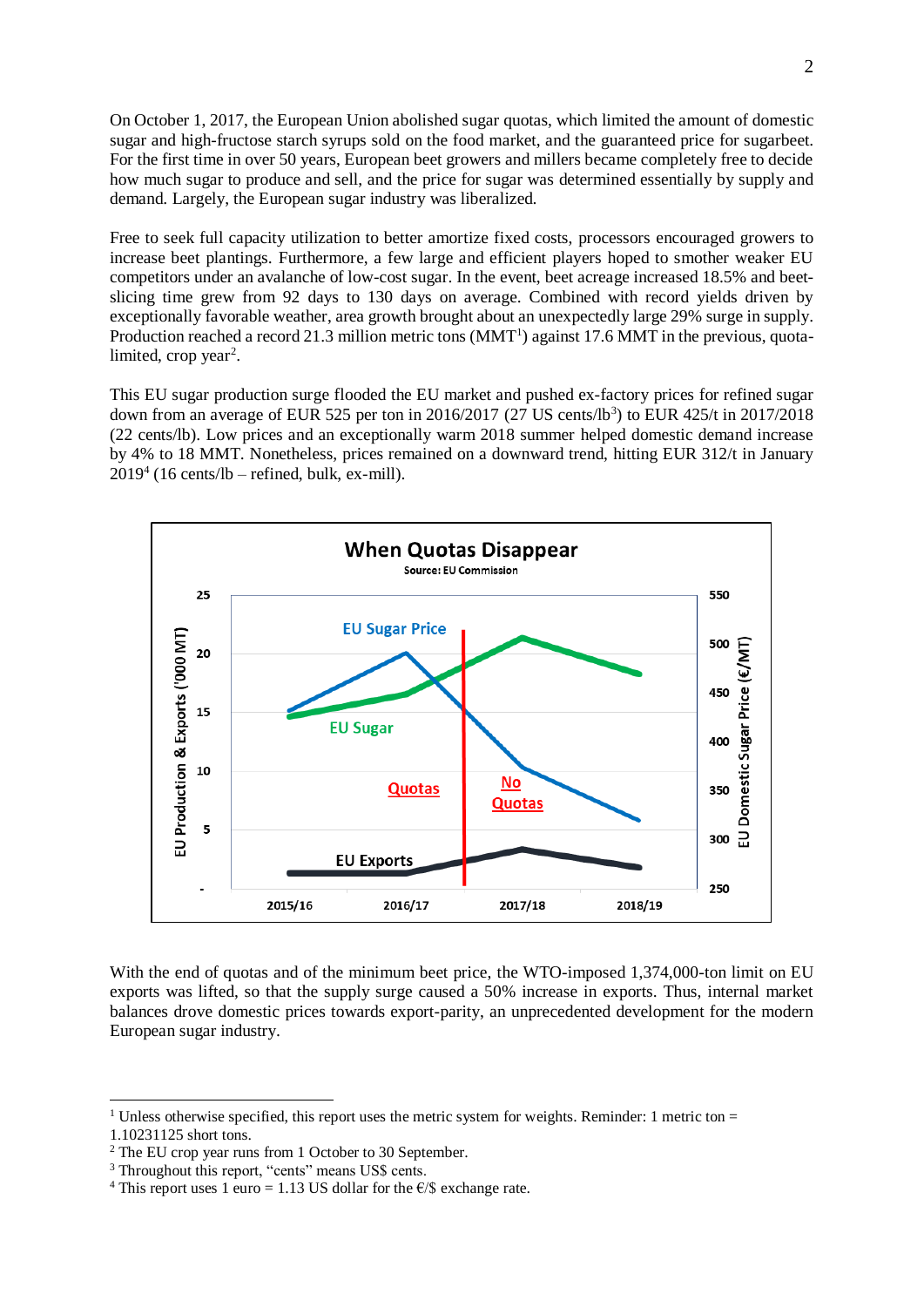Even without the need to export excess sugar, however, EU sugar prices would have been influenced by exceptionally low world market prices. That is because some 2.5 MMT are available to import free of duty<sup>5</sup> to fill a much smaller deficit and because this duty-free sugar is arbitraged against the world market: competition between duty-free suppliers drives down the price of imports to world market levels, which are traditionally below most producers' cost of production.

With sugar income well below 20 cents per pound, processors and beet growers alike have seen drastically reduced margins and even losses.

Large, competitive and well-run sugar processors, which in living memory had not experienced low or negative net income, turned out disastrous financial results. Financial markets reacted by cutting valuations for shares and debt instruments. To slash fixed costs and ensure remaining factories slice for as long as possible, sugar processors are closing factories.

EU sugarbeet growers, who plant sugarbeet more than a year before knowing what income their crop will generate and have inadequate tools to price it in advance, have discovered that beet income may not cover full cost, let alone produce a margin equivalent to alternative crops.

Some EUR 3 billion (\$3.4 billion) has effectively been taken from the beet farming community and given to food processors – with no discernable advantage to the final consumer.

Catastrophic sugar prices are partially offset by continued – but not growing – EU subsidies amounting to some \$685 million annually. EU farmers generally receive a per hectare subsidy, which is disconnected from what particular crop they choose to plant and roughly constant within a Member State. Beyond that, 40% of European growers receive subsidies specific to sugarbeet, which shield them against normal adjustments to market price signals. In outermost EU regions, sugar supply benefits from large subsidies intended to compensate for difficult natural constraints, including expensive logistics<sup>6</sup>.



 *Sources: EU Commission, French Ministry of Agriculture, ProSunergy estimates*

<sup>5</sup> Composed of some 2 million MT of ACP/LDC export capacity and about 650,000 MT of duty-free TRQs. <sup>6</sup> Outermost regions are composed of five French overseas departments — Martinique, Mayotte, Guadeloupe, French Guiana and La Réunion; one French overseas community — Saint-Martin; two Portuguese autonomous regions — Madeira and the Azores; and one Spanish autonomous community — the Canary Islands.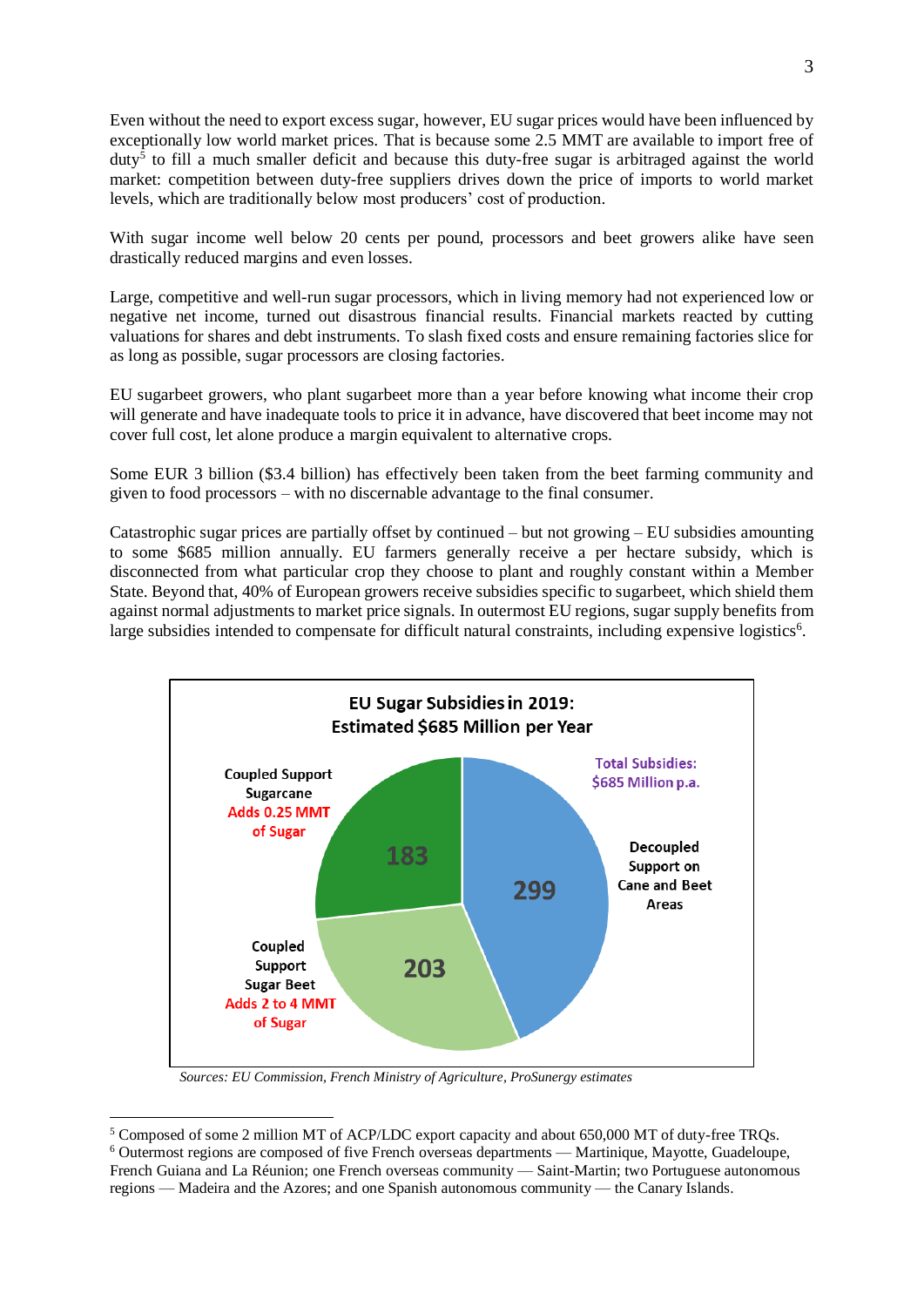Distributed over a quarter of beet areas, the EU's coupled support for sugarbeet is particularly egregious as it adds between 2 and 4 million tons of sugar which otherwise would not be produced. Against an annual demand of some 18 million tons, this "Voluntary Coupled Support" fundamentally distorts competition, contradicting the EU's contention that its sugar industry is now "market-oriented". It damages unsupported EU producers, developing countries and world market balances. VCS payments have not been challenged yet, but would likely be found illegal under WTO rules.

Whilst liberalization remains tempered by continuing subsidies, it is also curbed by European unease at modern genetic and plant-protection innovations. Genetically modified organisms (GMOs) and many chemicals used to improve agricultural yields are viewed with suspicion by large swathes of Europe's public. Politicians have taken notice and implemented regulations that severely constrain their use, sometimes even in cases where science shows these products to be better for the environment. A logical consequence is to impose similar restrictions on imports, both to prevent international competitors alone from benefitting from these innovations and to extend European life-style choices overseas. Inevitably, imports of sugar and sugar-containing products will face stronger EU non-tariff barriers.

Liberalization is a potent tool to ensure efficient allocation of resources, but not when market signals are wrong. EU sugar now operates with fluctuating, distorted and most often depressed world market prices, influenced by widespread government interventions. Not only must its most efficient producers compete with foreign subsidized sugar, but they also face competition from subsidies directed to uneconomic EU beet areas. The industry will shrink, be poorer and weaker.

The EU's liberalization of its sugar industry is a lesson in unintended policy consequences: a fundamentally competitive industry is being endangered by domestic and international market distortions.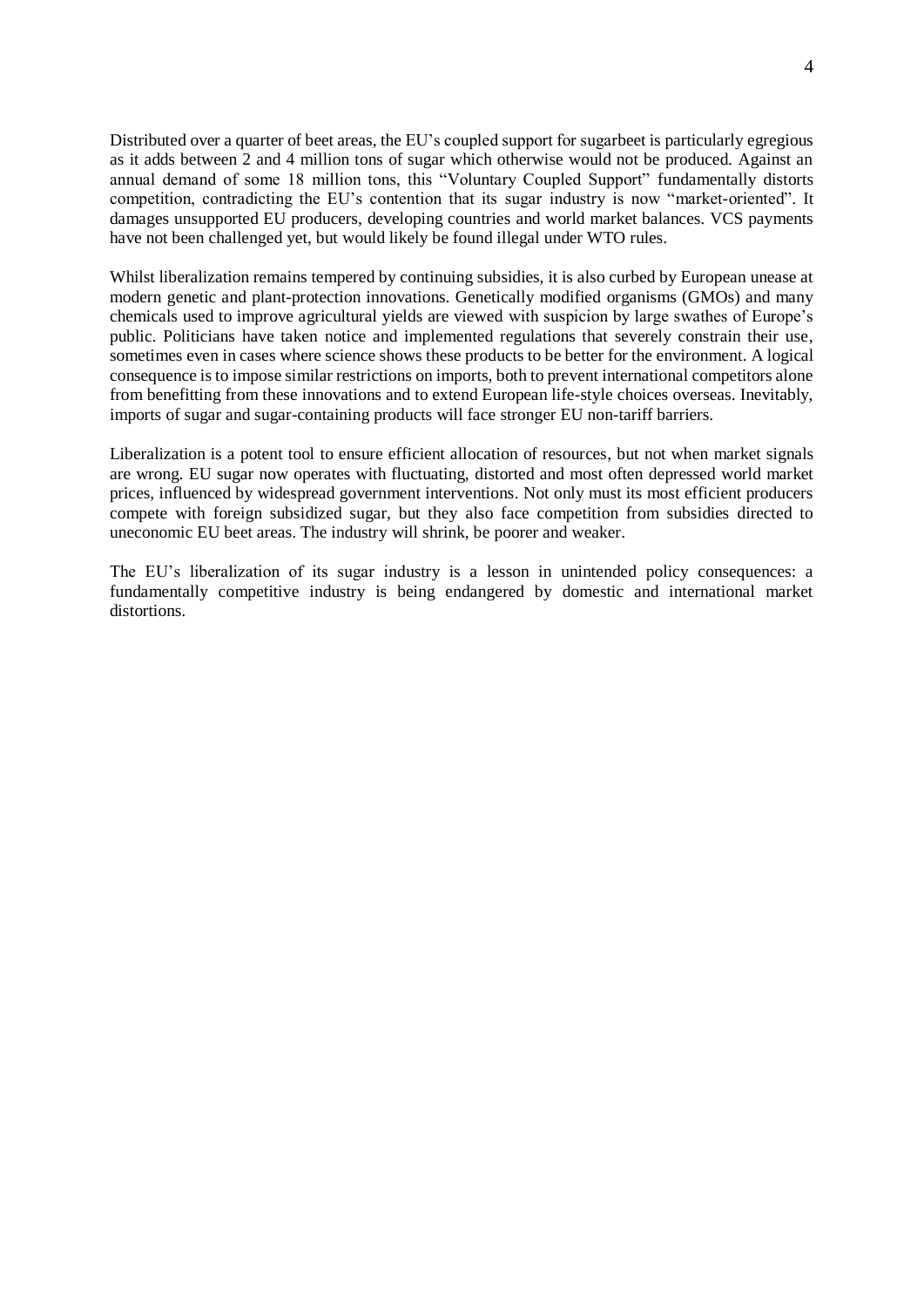### **2017/18: The Perfect Storm**

In 2017/18, without quotas to tame its "animal spirits", the EU sugar industry met nature, world market distortions and political realities. Rightly proud of their competitiveness, EU beet farmers and processors decided to expand. Beet area grew by 18.5%, surprisingly favorable crop conditions drove yields up 9.6% and sugar extraction improved. The result was a flood of additional sugar. Sugar production grew from 16.8 MMT to 21.3 MMT, a record.



Consequently, imports dropped and exports surged. Lower sugar prices and a warm summer helped domestic EU demand increase, from 17.7 MMT to 19.0 MMT, but the larger domestic consumption could not prevent a surge in exports.

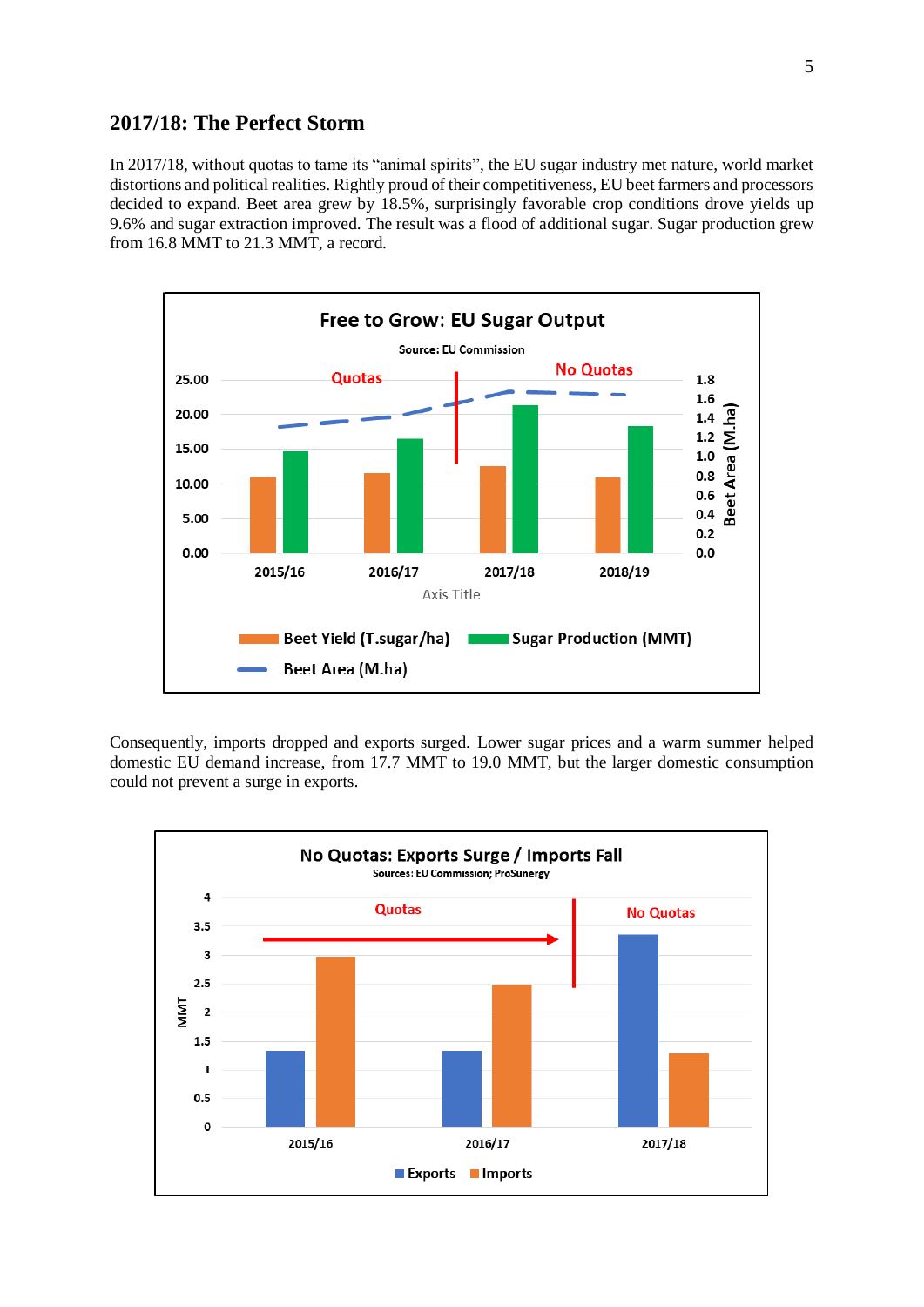With the disappearance of quotas in October 2017, domestic EU sugar prices fell 14% in relation to September. In effect, prices dropped to import-parity. Most unfortunately, the "perfect" 2017/18 campaign coincided with very low world market prices and, in the absence of domestic market management tools, excess supply dragged internal prices to record lows as sellers competed against each other and against imports.

The EU sugar market is now largely exposed to world market price levels and volatility, despite imports falling structurally as domestic production is freed from quotas. The quota system guaranteed a market for imports of about 3 MMT<sup>7</sup> per year. Today, the need for imports should fluctuate around one million tons, depending on the size and quality of the EU beet crop. But these diminished imports still impact domestic prices because some 2.5 MMT of foreign sugar are eligible for duty-free access to the EU: even when domestic production is below internal demand (18 MMT), duty-free sugar, which is arbitraged against world market prices, is well sufficient to cover import requirements. Competition between potential duty-free exporters to the EU ensures that EU import prices can diverge from international levels only marginally, despite tariffs on some additional 600,000 tons of imports allowed under TRQs and prohibitive MFN tariffs for all other world market sugars.

As international prices fell and the large 2017/18 surplus worked its way to market, prices for refined sugar in the EU continued to drop, to just above 16 cents/lb in December 2018.



In this price context, both growers and processors are facing financial stress and a difficult future.

Investors recognized the new challenges and processor valuations plunged. The evolution of Südzucker AG's share price from the end of quotas in October 2017 to the end of March 2019 is telling: it dropped 36%, from EUR 17.90 to 11.41 per share. Südzucker is Europe's largest sugar producer.

<sup>7</sup> Average bulk EU sugar imports 2009/10 to 2016/17: 3.2 MMT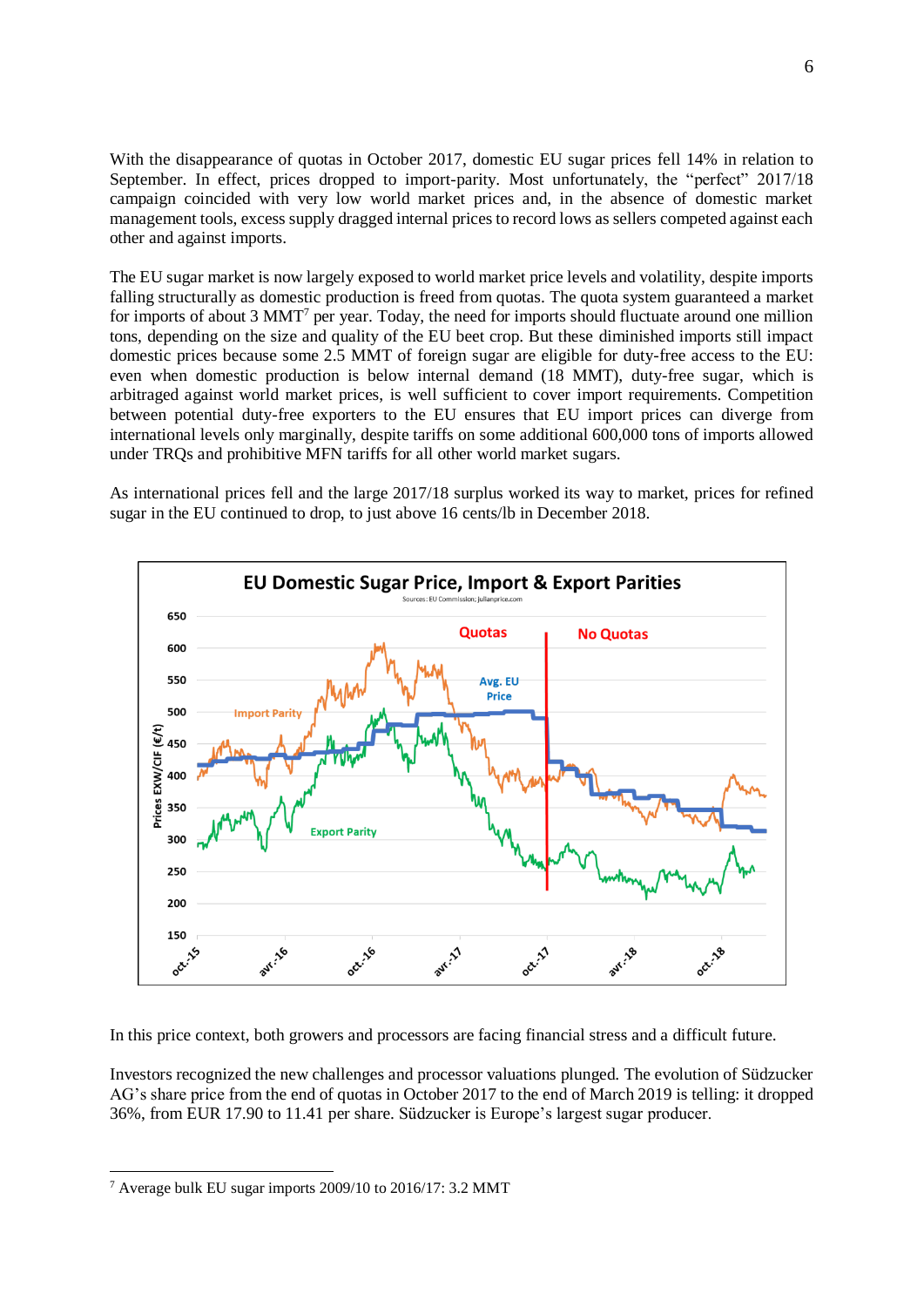

Perceived processor debt risk skyrocketed when sugar companies announced deteriorating results, as the evolution of the value of Tereos's 4.125% 2023 bonds shows. Tereos is Europe's second-largest sugar producer. As underlying operations become less profitable, full repayment of the bonds becomes less sure and bond prices fall. Since EU quotas were abolished, the value of Tereos' bonds has dropped over 20%.

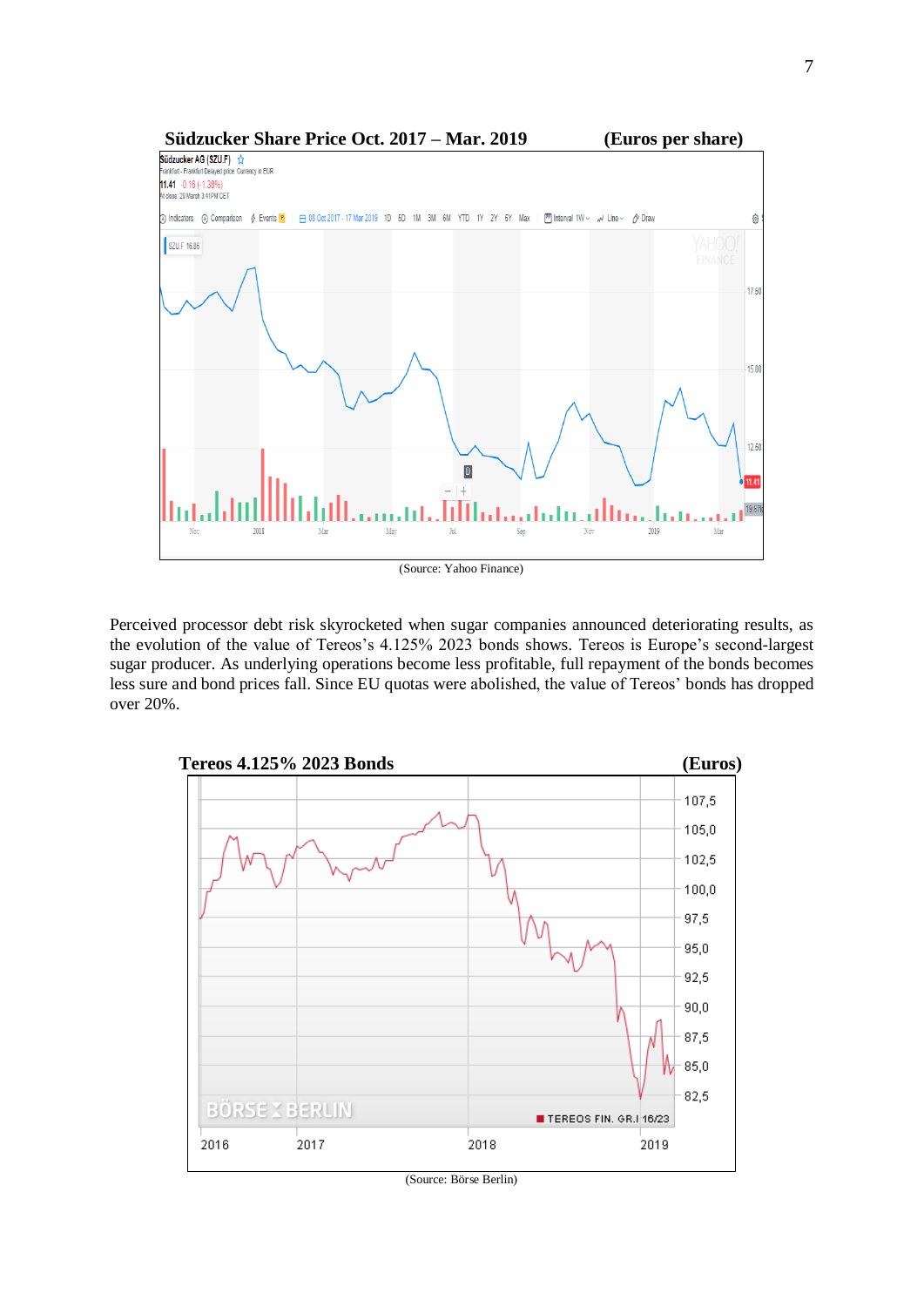In part because of its own hubris, in part because of world market vagaries, in 2017/18 a newly liberalized EU sugar industry met "the perfect storm".

It must now learn to live with uncertain, fluctuating and low prices.

When challenged by beet growers and sugar processors alike to take measures to alleviate the hardship experienced in 2017/18, EU authorities coolly responded that it behooved operators to adapt to the market. The existence of an EU "reference" price for sugar has no effective bearing on domestic prices. This is true for other Common Agricultural Policy commodities too. The sugar reference price of EUR 404.4 per metric ton (20.7 cents/lb) is only an indicator whether prices are low, unremarkable or high. If prices dip below the reference price, EU authorities have no legal obligation whatsoever to act and, today at least, are determined not to intervene in agricultural markets with short-term corrections.

# **Choppy Waters: Managing in the New Regime**

The EU sugar industry now operates within a new paradigm characterized by low and widely fluctuating sugar prices, and in which transport costs strongly influence competition. This favors maintaining a deficit to safeguard import-parity pricing and, given the capital-intensive nature of the industry, calls for a ferocious assault on fixed costs.

Südzucker AG, the largest EU sugar processor (2018/19 sugar production: 4.7 MMT) is a good example of how the industry is adapting to its new environment. It is also a listed company<sup>8</sup>, which therefore must properly inform investors of its situation and intentions.

The first fundamental change is that beet prices are now linked with sugar prices.

Beet-pricing formulas are considered sensitive and generally are unpublished. However, some elements have leaked into the media. For example, the Südzucker AG "SZ4" formula, which is applied in all of this processor's 30 factories, can be estimated from grower publications. It gives the following results for the basic beet price, including pulp but excluding early, late delivery premiums/discounts, transport to mill costs, and dividends.



<sup>8</sup> Frankfurt Stock Exchange; SZU Xetra.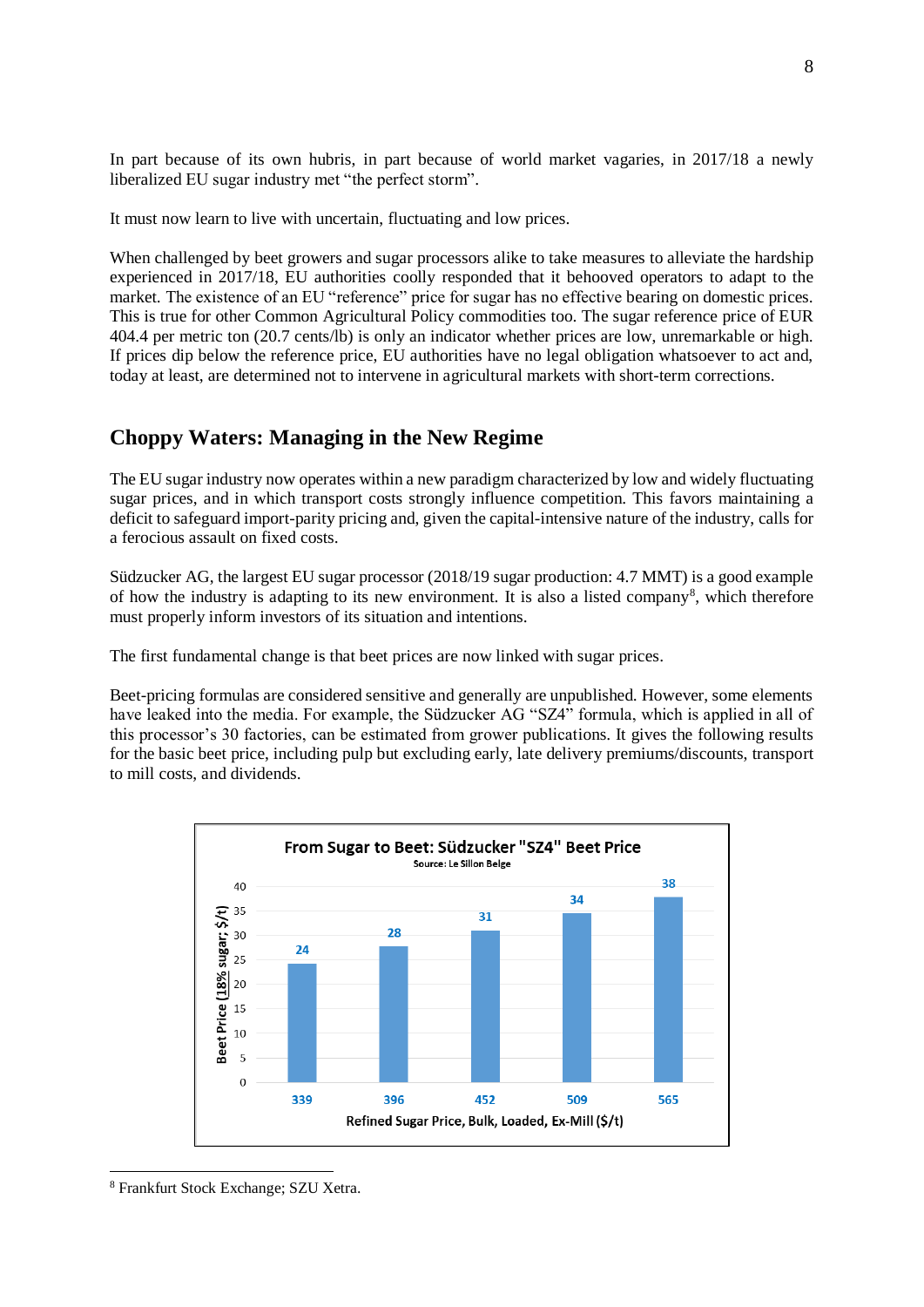Although formulas vary from processor to processor, this is the "new normal". At first, cooperatives, which represent some 80% of EU processing, attempted to set "reference" or "pivot" beet prices but, faced with heavy losses, they have had to abandon any pretense of a minimum price for their feedstock.

The lessons one must learn from the new EU beet price-determination mechanism are two-fold: first, some years (probably few), growers will experience losses on their crop, and growers must now decide to plant depending on the expected margin on beets relative to expected margins of alternative crops, and the yield effects in crop rotation. In summary, the supply of sugarbeet has become volatile.



The second structural change for the industry is the need to minimize fixed costs.

In this capital-intensive industry, results are particularly price-sensitive. With this in mind and considering the new very direct link to world market price movements, processing fixed costs must be cut ferociously. For the biggest players with many factories, one solution is to close factories. It can be estimated that each closure saves some EUR 15 million (\$17 million) in annual fixed costs.

There currently are 107 sugar factories in the EU. The CEO of a major French cooperative that supplies 2.5 MMT of sugar annually in the EU said "10 to 20 sugar [EU] factories will close within 5 years, given that about one-fifth of the EU mills are not competitive."9; 10 Nordzucker will close its refinery in Arlöv, north of Malmö, moving production to a nearby plant in Örtofta 20km away.

Südzucker AG has announced that it will close five of its factories, out of 30, for the 2020/21 campaign. These five sugar factories have an average annual total sugar production volume of about 700,000 tons.

<sup>9</sup> CEO Alain Commissaire interviewed at the Dubai Sugar Conference, 17 February 2019.

<sup>&</sup>lt;sup>10</sup> Interestingly, some EU beet areas are so efficient that a project to build a new factory is being mooted. A "Coopérative de Seneffe" in Belgium has started initial studies and raised capital to start a 200,000 MT sugar factory in 2022.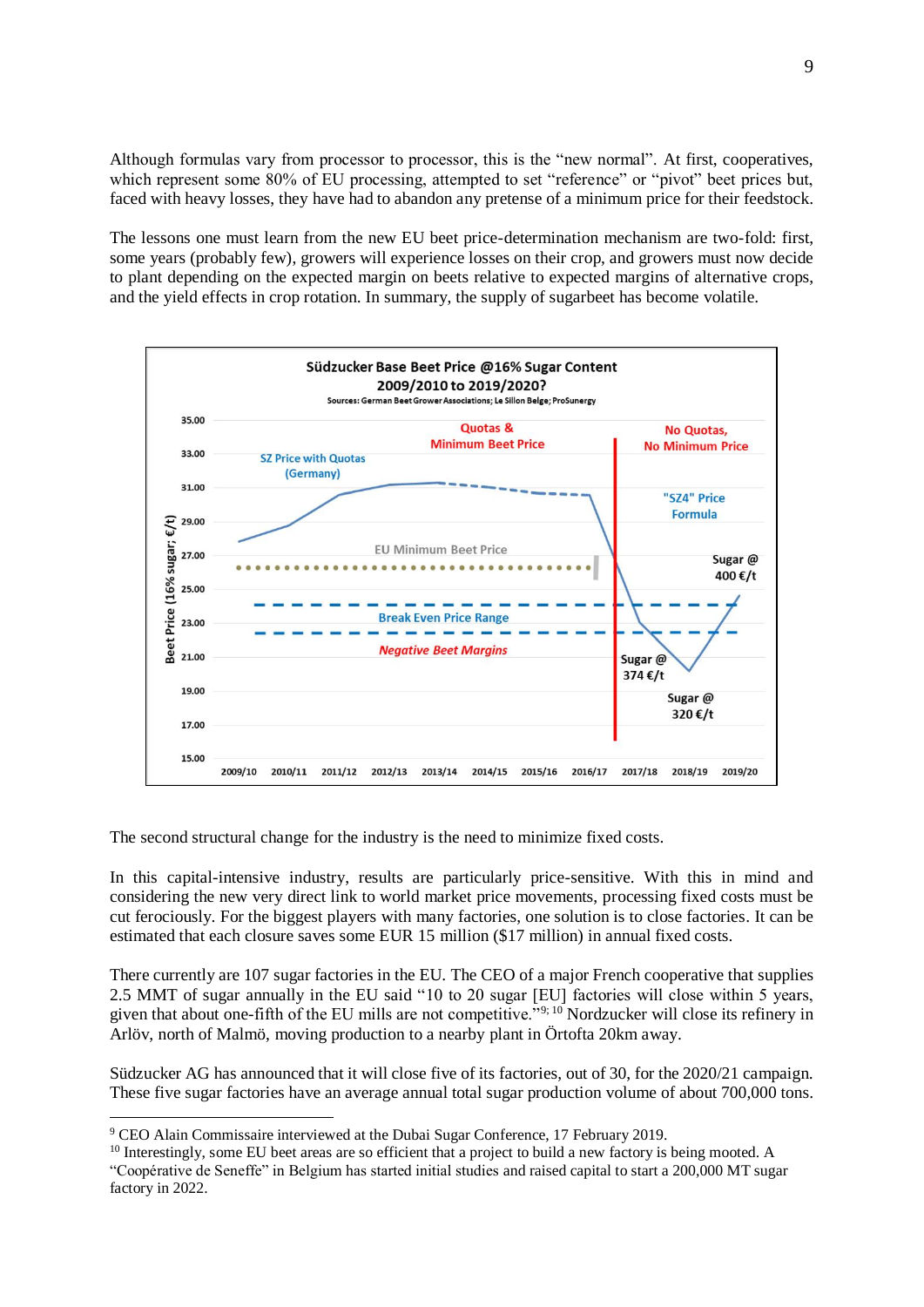Following the 2019/20 campaign, there should be two factory closures in Germany (Brottewitz and Warburg) and two factory closures in France (Cagny and Eppeville). The affected factory at the Polish subsidiary Südzucker Polska (Strzyżów) would be closed earlier. In addition, Südzucker plans to reduce administration costs in Belgium, Germany, France and Poland.<sup>11</sup>

These savings should show up completely in the company's 2021/22 accounts. In the meantime, the financial consequences for Südzucker AG of the absence of quotas and world market price influence can be estimated hereunder:



As EU prices drop more than 20% between 2016/17, the last year with quotas, and a 2019/20 forecast of EUR 380/t (19.5 cents/lb), EBITDA (Earnings before Interest, Taxes, Depreciation and Amortization; this is a measure of operational cash generation) is reduced by some  $80\%$ <sup>12</sup>. Sugar company financial results are extremely sensitive to price and volume variations: if our 2019/20 sugar price hypothesis (19.5 cents/lb) increases 10%, Südzucker's EBITDA would nearly double. <sup>13</sup> If Südzucker's sugar production for 2019/20 increases 10% over our forecast, EBITDA would again nearly double.

Reductions in slicing capacity by closing factories also help increase slicing time in the remaining factories, thus decreasing unit cost, and limit maximum production if the crop is unusually large.

Attempting to diversify and stabilize revenues and results, EU processors are showing renewed interest in investing overseas. Tereos, in Brazil, and British Sugar, in Africa, have been engaged in sugar production outside the EU for many years, but others have announced investments or enquiries. The German cooperative Nordzucker has just offered to buy three Mackay mills, in Australia, which process sugarcane.

 $11$  For Südzucker, "restructuring expenses could amount in total in the following years to EUR180 million to EUR220 million, of which about 70% are cash flow related."

<sup>&</sup>lt;sup>12</sup> The 2015/16 record low EBITDA was due to the combination of a drop in production and low sugar prices when a minimum legal beet price was still in force.

<sup>&</sup>lt;sup>13</sup> Note that Goldman Sachs is far more pessimistic than ProSunergy about short term financial results.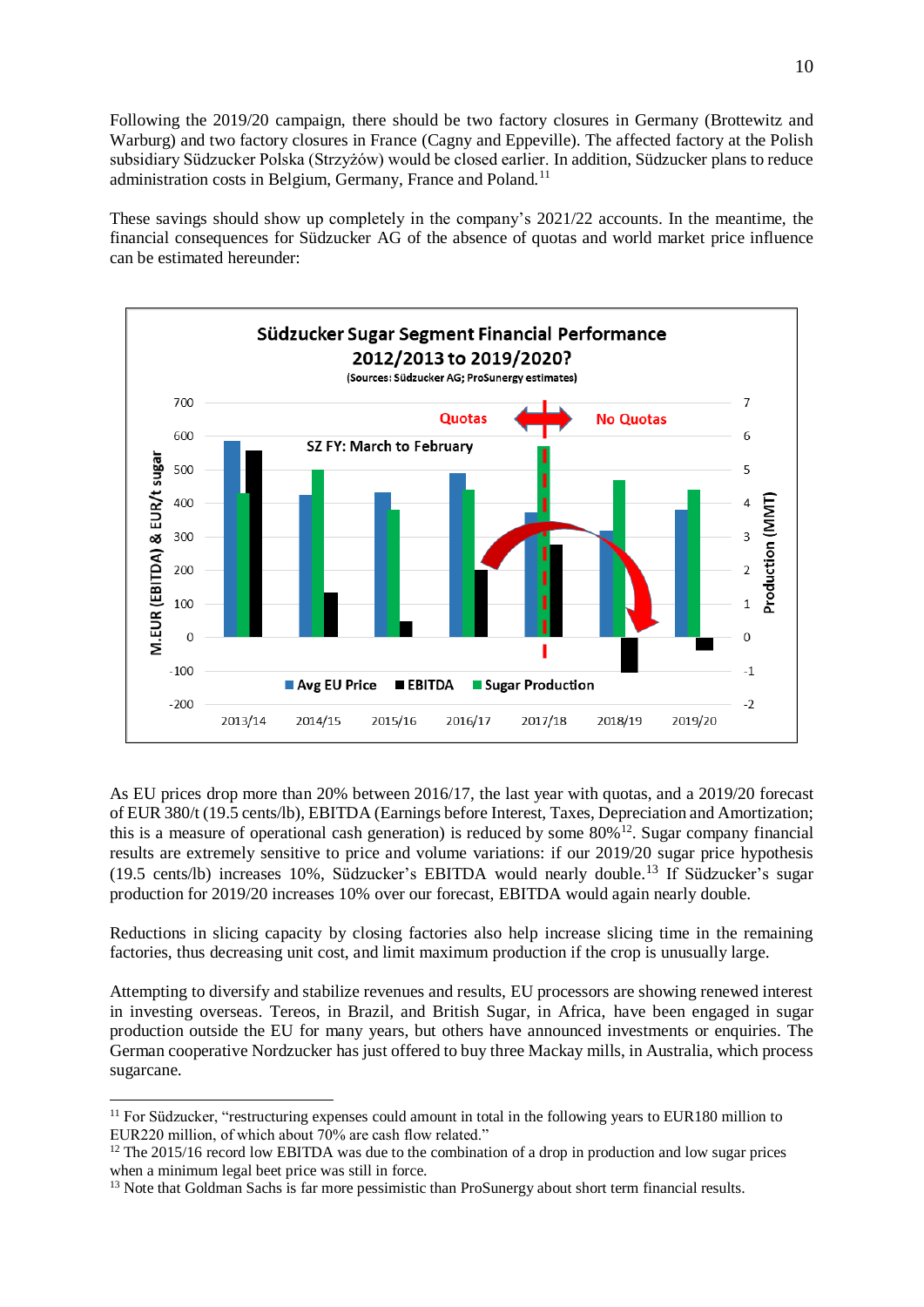The incentive to keep domestic supply below domestic demand drives a third structural adaptation.

A domestic deficit supports import-parity pricing. In this case, the price for imports needed to cover the deficit must include the cost of bringing sugar to the EU. If, in reverse, domestic supply is higher than demand, competitive pressure should tend to export-parity pricing. For refined sugar, the difference between import-parity and export-parity is easily 4.5 cents/lb: thus, the incentive for the EU industry to produce less than domestic demand is worth more than \$1 billion in revenues. EU sugar production should aim to reach just below domestic demand although effective production of course will fluctuate with weather conditions and, eventually, beet diseases.

EU competition law prevents the industry from organizing a desirable deficit. The next best solution has to be an uncoordinated, but rational, limitation of supply through capacity reductions. It serves nothing to be a large producer if every additional ton increases losses. That some initial factory closures concern competitive sugarbeet areas is significant: perversely, weaker EU competitors remain supported by direct EU subsidies allocated to unsustainable sugarbeets.

Because of low prices for refined sugar, stand-alone refining of raw sugar imports will survive only in areas far from competitive and surplus beet areas (essentially, the European Northwest), thanks to logistical barriers. Transporting sugar from surplus areas to deficit regions can cost up to EUR 100/t (5) cents/lb). Thus, stand-alone refineries importing raw sugar need to be located in the far south, or far southeast, of the EU. If the UK remains in the EU, the remaining UK refinery cannot survive because it is located in the most competitive sugarbeet region and one with a large surplus. In the future, EU refineries will generally process marginal volumes, which will vary depending on the size of the beet crop.

With domestic sugar prices in line with international prices, High Fructose Starch Syrups (HFSS), which in the EU are produced from wheat and corn are uncompetitive against sugar. In the run up to October 2017, HFSS capacity was expanded imprudently, probably by some 30 to 40%. Four new production units were built. In the event, demand for HFSS in the EU dropped from about 700,000 tons (equivalent sugar) before quotas were abolished to  $550,000$  tons<sup>14</sup> today.

# **Not by Nature Alone: EU Sugar Industry Subsidies**

As international market prices fell to 10-year lows and the EU produced a large domestic surplus, competition for internal customers increased. At best, domestic prices struggled not to fall from importparity to export-parity. The link between domestic EU sugar prices and world market prices will endure, even if supply dips below demand. This situation is a deliberate consequence of the Common Agricultural Policy (CAP), which seeks to have commodity food prices as low as possible. The CAP also aims to offer consumers a stable supply of quality food.

Nonetheless, Europe's sugar industry remains imbedded in the CAP, which by law ensures that farmers have reasonable living standards and does so essentially through subsidies.

Common Agricultural Policy financial support for sugar comes under three guises: decoupled payments per hectare; coupled payments for sugarbeets in some Member States; and targeted area support for sugarcane in the Outermost regions, essentially for the French islands of La Réunion, Guadeloupe and Martinique.

### **Decoupled Payments**

 $\overline{a}$ 

Whereas payments predicated upon the production of specific outputs indisputably influence supply, there is some uncertainty about the ultimate economic effects of decoupled payments. Not being

<sup>&</sup>lt;sup>14</sup> Before October 2017 and like sugar, HFSS was subject to a quota, which was set at 720,000 MT.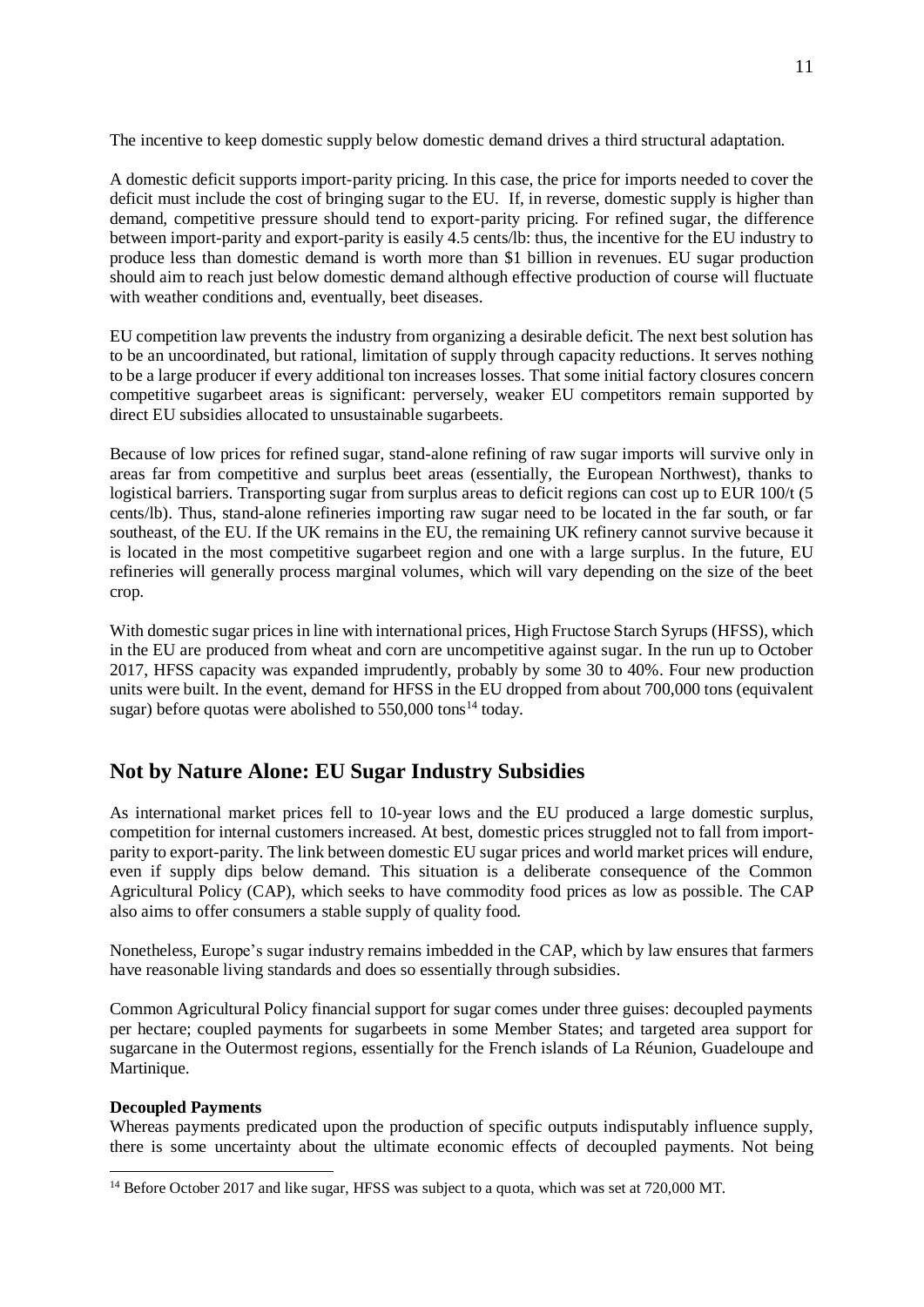conditional upon the production of a given crop, they are deemed by the WTO to be minimally trade distorting. In the EU, they are justified by the need to provide proper living conditions to farmers, and by a growing list of "environmental services". As a tool to provide income support, however, decoupled payments per hectare are a blunt instrument whose effectiveness in targeting poorer farming families is weak.

Direct decoupled payments represent about 70% of EU Common Agricultural Policy spending and some 10 to 11% of total EU farm income. Although slated to converge over time, decoupled payments vary by country and, sometimes, by region within a country. In France, for example, a large cereal and sugarbeet farm can expect its 2019 decoupled support income to be EUR 220 per hectare (\$100 per acre). But average EU decoupled support will be much lower, probably around EUR 165/hectare (\$75/acre).

For the 3.7 to 4.2 million acres of beet, 2019 direct decoupled payments can be estimated at about EUR 265 million (\$300 million). Should the EU's direct decoupled payments for areas planted with sugarbeets be considered as support for its sugar industry?

Indisputably, such payments increase expected farm income and thus increase the value of the underlying farmland. In some EU member States, the expected support income stream can be sold to investors in exchange for a lump sum (which should represent the net present value of that income stream). In other words, direct decoupled payments increase the recipient farm's financial resources. One could therefore argue that the support allows farms to price their production lower than would otherwise be the case, either because there will be less pressure to maximize income from market prices or because the recipient will use his wealth to improve productivity beyond what would be the case without the direct payments, or because of a combination of the two. While the exact effects of these decoupled supports on sugar production and price cannot be determined in advance, the fact remains that they provide a subsidy for every acre planted with sugarbeets.

Without decoupled payments, however, the price for farmland would drop (and so would farmland rental) and reduced revenue would push farms to improve economies of scale by merging. The spread of best practices would improve. In the EU, there is significant scope for such additional efficiencies. Without further investigation, it is impossible to determine whether these improvements would compensate for the disappearance of direct decoupled payments partially or totally.

### **Coupled Support**

 $\overline{a}$ 

EU subsidies tied to the production of sugar come in two forms: Voluntary Coupled Support (VCS), which has a considerable impact on supply, and subsidies to maintain sugarcane in Outermost regions, which supports a small volume of sugar.

VCS was introduced in the last adjustments made to the 2014-2021 Common Agricultural Policy. VCS is intended to soften adaptations in regions of a Member State where "specific types of farming or specific agricultural sectors ... undergo certain difficulties". "Agricultural sectors shall be considered as being in 'difficulties' if there is a risk of abandonment or of decline of production …".<sup>15</sup> Member States independently choose whether to divert funds from their decoupled support allocations towards VCS up to a maximum of 13% of total support. In all, some EUR 4.5 billion (\$5.1 billion) are distributed through VCS annually. The largest beneficiaries of VCS are the dairy and meat sectors.

For sugarbeet, EUR 180 million (\$203 million) are thus distributed to growers in 11 Member States. This may seem a small amount, but its effects are material. With an average VCS subsidy of EUR 440 per hectare (\$201/acre), the EU sugar market is fundamentally distorted. Over some 1.05 million acres, 25% of the EU's total beet area, the subsidy increases beet income by 20 to 25%. The consequence is

<sup>&</sup>lt;sup>15</sup> Chapter 1 of Title IV of Regulation (EU) No 1307/2013 and Delegated Regulation (EU) No 639/2014, article 52.3.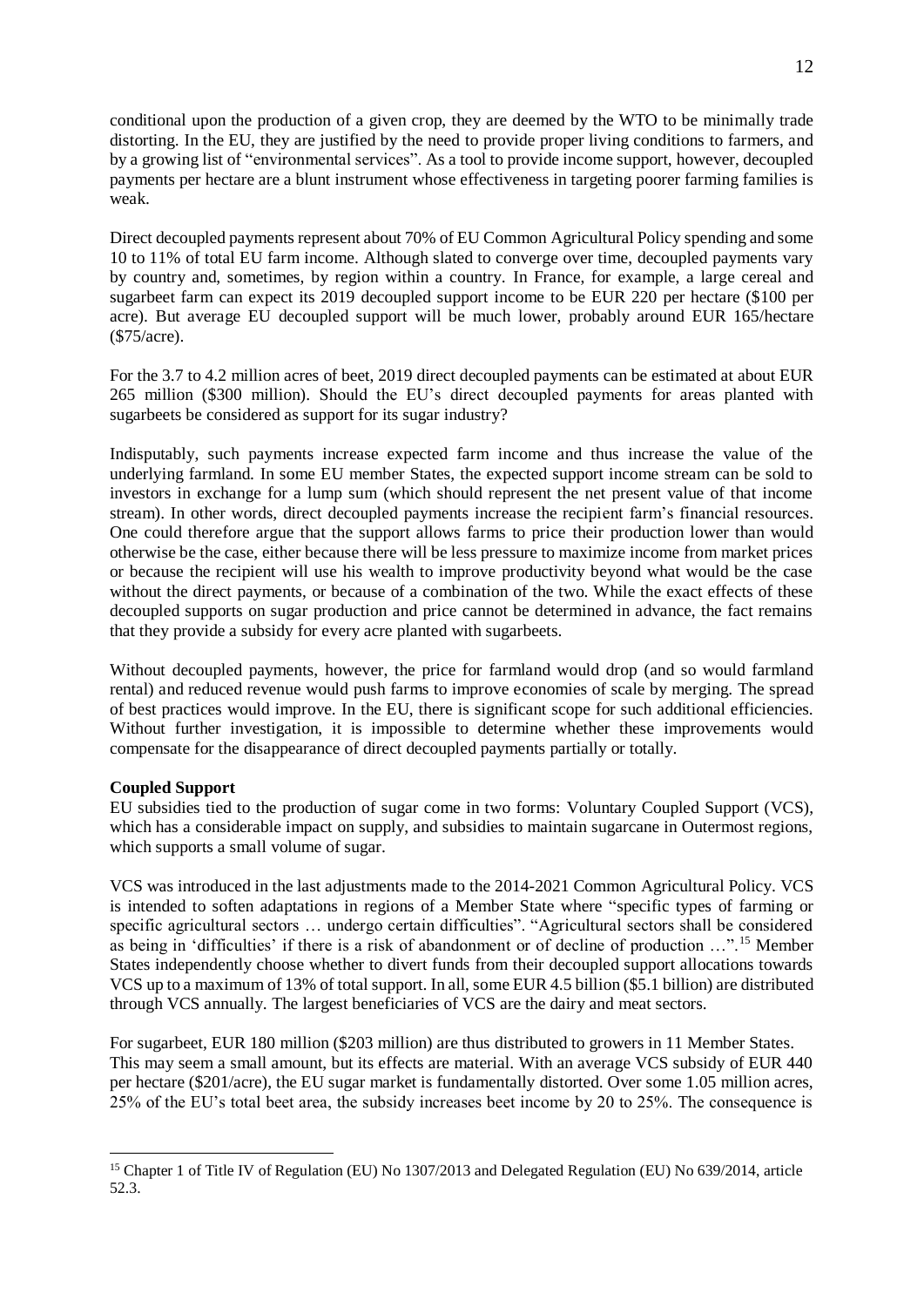an increase in sugar output by an estimated 3 MMT annually. With domestic demand at 18 MMT, this is clearly significant.

| EU sugar production supported by VCS from 2015/16 to 2017/18 |           |             |                 |
|--------------------------------------------------------------|-----------|-------------|-----------------|
|                                                              |           |             |                 |
| <b>Voluntary Coupled Support</b>                             | 2015/2016 | 2016/2017   | 2017/2018       |
| <b>Subsidy for Sugarbeet</b>                                 | Actual    | Actual      | <b>Forecast</b> |
|                                                              |           | & estimated | & estimated     |
|                                                              |           |             |                 |
| Maximum area allowed (acres)                                 | 1,228,661 | 1,276,105   | 1,276,105       |
| Area actually supported (acres)                              | 942,338   | 943,102     | 1,052,369       |
|                                                              |           |             |                 |
| <b>Sugar produced (MMT)</b>                                  | 3.2       | 3.9         | 4.1             |
|                                                              |           |             |                 |
| Subsidy (M\$)                                                | 192       | 202         | 203             |
|                                                              |           |             |                 |
| Sources: EU Commission: ProSunergy estimates                 |           |             |                 |

Because of VCS, over three years the EU has decreased its imports by 5.4 MMT and increased its exports by some 5.8 MMT. VCS thus harms the international sugar market. Another awful consequence of VCS has been the destruction of imports from poor countries which have duty-free quota-free access to the EU. In 2017/18, sugar shipments from African, Caribbean and Pacific countries (ACP) and Least Developed Country (LDC) origins were the lowest since records began.



By maintaining EU sugar production which otherwise would disappear, Voluntary Coupled Support decreases available EU market share for imports, lowers EU and international prices, threatens alternative international markets and contradicts EU efforts in favor of developing countries.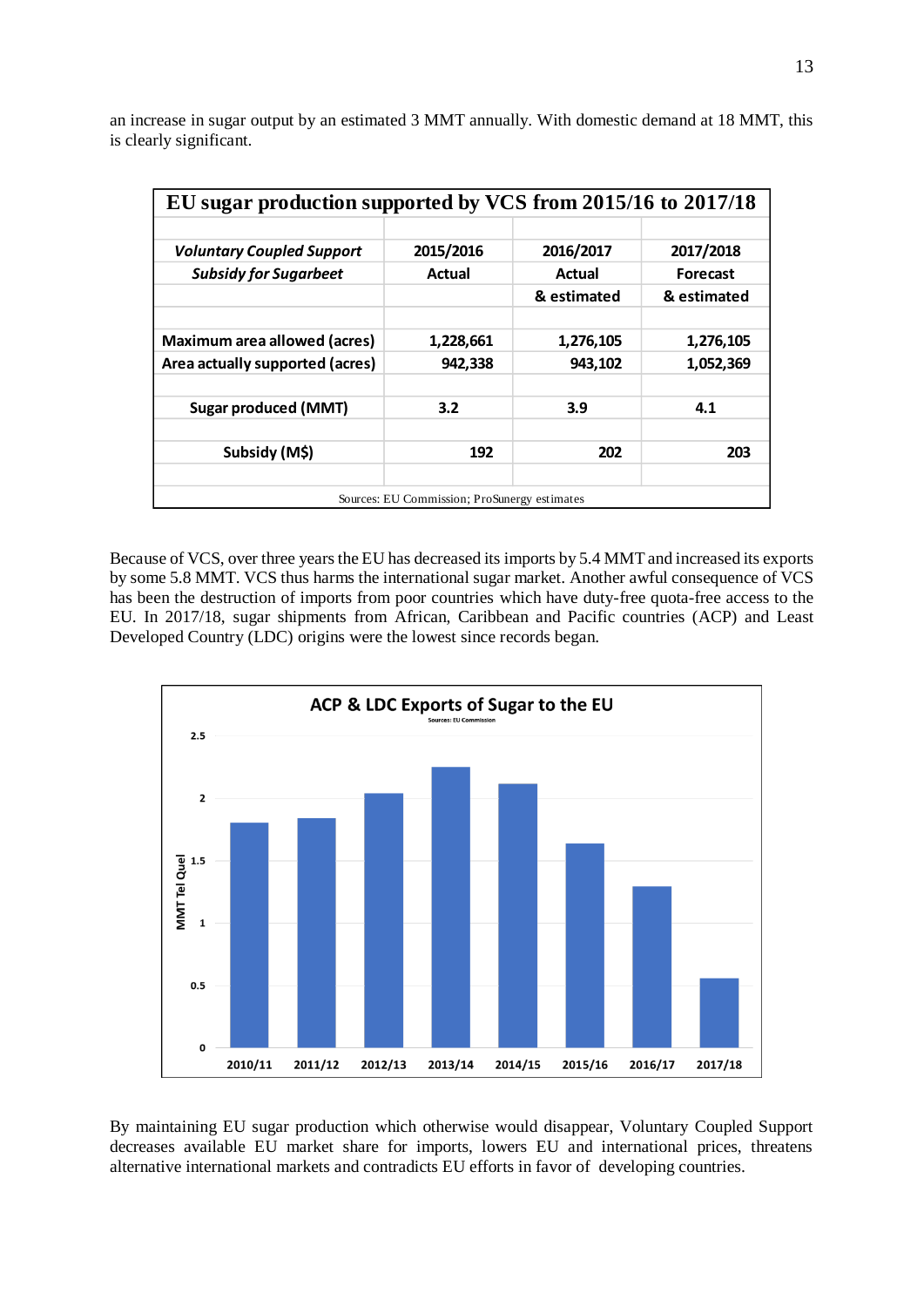By boosting domestic supply, VCS also perversely increases the incentive to close factories, including efficient ones located in efficient beet areas, to better balance supply and demand. Public funds thus promote a less competitive EU sugar industry.

Beyond VCS, to maintain uneconomic but socially essential sugarcane in its Outermost regions, the European Union allows specific coupled subsidies for sugar in these territories. The French West Indies islands and La Réunion (Indian Ocean) together produce some 240,000 tons of sugar, and Spain's Azores islands (in the Atlantic, west of Portugal) another 800 tons of sugar. Of these overseas territories, La Réunion is the major supplier by far, with about 200,000 tons of sugar produced annually, and followed by La Guadeloupe in the Caribbean with about 40,000 tons.

Though the total volume involved is small, the economic and social importance of sugarcane to these small islands cannot be overestimated. Allowed annual support amounts to over EUR 165 million (\$182 million). This support, which is direct and coupled, represents 60 to 70% of a sugarcane grower's income. In La Réunion for example, aid per ton of sugarcane amounts to EUR 85 per metric ton (\$106 per short ton).

Without this support, the production of sugar in these small overseas territories would virtually disappear. With few, if any, alternative options to provide jobs, ending these subsidies would lead to deep social upheaval. In truth, Outermost region support should be properly viewed as a public security and solidarity expense.

In summary, the EU provides its sugar industry with about \$685 million in subsidies annually, or approximately 10% of sales.



 *Sources: EU Commission, French Ministry of Agriculture, ProSunergy estimates*

# **Sugar in Brexit**

"Brexit" is the name given to the United Kingdom leaving the European Union. When that happens, the EU will have 27 Member States instead of 28. It becomes the "EU27". Post-Brexit EU sugar production will drop by about 1.3 MMT but consumption will fall by some 1.9 MMT: the UK runs a deficit in sugar. It will need to import up to 650,000 tons per year.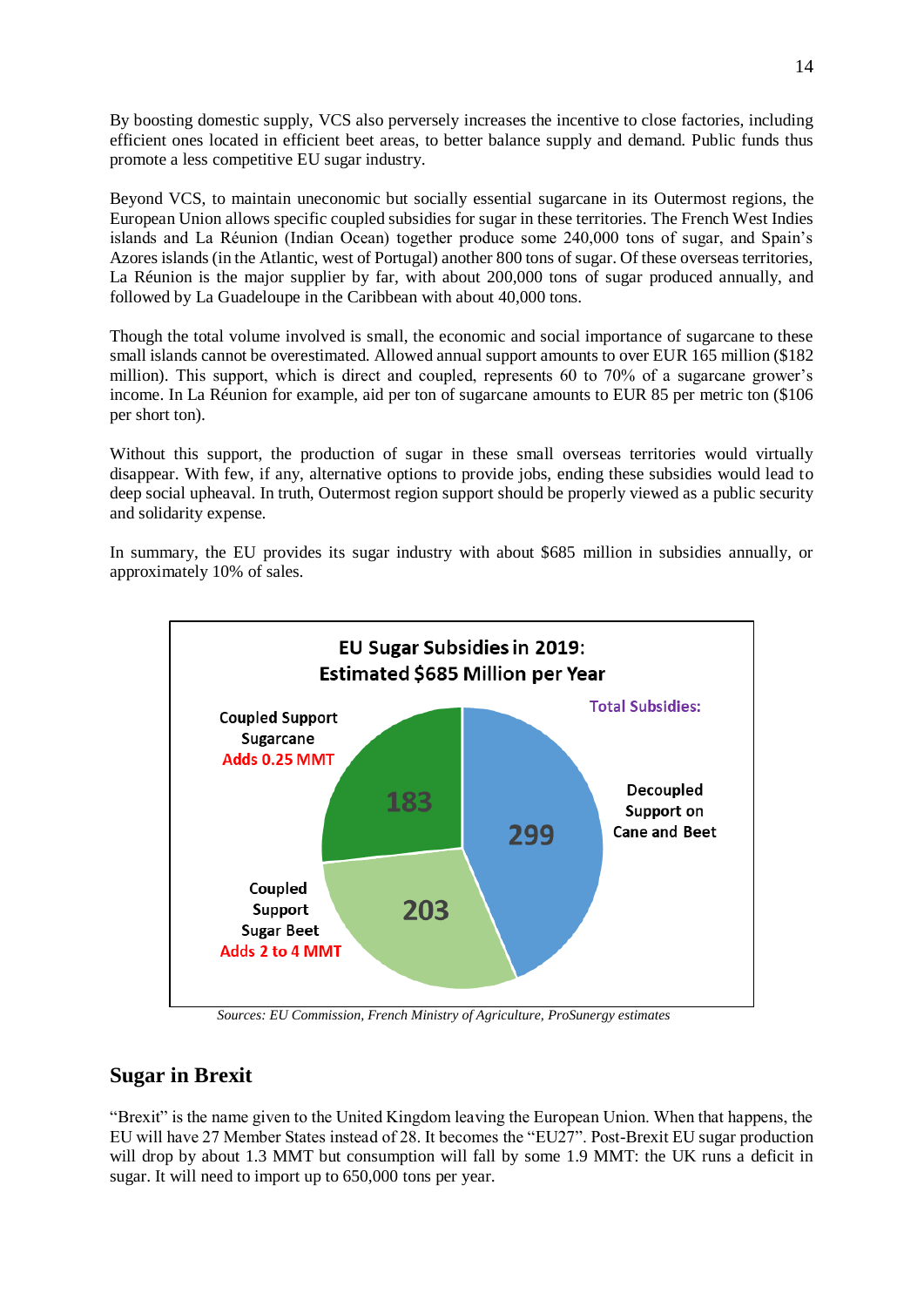At the time of writing this report, both the timetable and the outcome of Brexit are undetermined. Politeness allows feelings to be expressed without precluding facts. With Brexit, British politics have ceased to be polite and have become detached from reality. In pursuit of independence from EU institutions and better immigration control, both reasonable if complex goals, three years after the referendum in which British voters decided to leave the EU, the United Kingdom has only begun to outline what policies to implement.

The UK and the EU27 have negotiated a Withdrawal Agreement. In effect, this is only a liquidation of accrued liabilities and allows continuity of relations in areas such as civil aviation. If the Withdrawal Agreement is implemented, a "transition period" of at least 18 months will apply during which the UK will continue to apply EU trade and agricultural policy rules in full. The British Parliament, however, is reluctant to ratify this agreement, so that in 2019 the UK may suddenly become an independent sugar producer and importer, with its own set of rules.

In preparation for "no-deal" – the failure to ratify the Withdrawal Agreement – Her Majesty's Government has begun publishing draft trade rules and tariff schedules, and outlining a UK agricultural policy. It is also attempting to copy current EU preferential trade agreements, such as the Economic Partnership Agreements with ACP countries, for immediate implementation upon Brexit, to minimize trade disruption. These give an indication of how Great Britain would conduct its trade in sugar post-Brexit.

The UK depends on imports for 40% of its food requirements. It is probable that UK agricultural policy after Brexit will follow an EU template at first with, however, reduced subsidies and most imports gaining duty-free status, particularly for foods not produced in the UK.

For sugar, the UK intends to protect its domestic sugar market with a EUR 150/MT MFN import duty (7.7 cents/lb) for refined sugar, whilst retaining the EU's current MFN tariff of EUR 339/MT (17.4 cents/lb) for raw sugar. The UK will implement a unilateral 0-duty preference for LDCs, Fiji, Caribbean countries of the CARIFORUM-EU Economic Partnership Agreement, and Eastern and Southern Africa Economic Partnership Agreement countries<sup>16</sup>. The British Government's avowed aim is to rollover all EU preferential Free Trade Agreements and to share EU sugar Tariff Rate Quotas. An annual 260,000 MT "erga omnes" quota will also be created, presumably for raw sugar and with a tariff lower than the EUR 339/MT mentioned above. With this template, the UK would prevent EU27 sugar from being imported and, because of large duty-free preferential imports, probably have a domestic price some \$75 to \$150 per metric ton (3.8 to 6.9 cents/lb) above the world market price. Nonetheless, the precise contours of an independent UK sugar market are undetermined at this date.

# **The Common Agricultural Policy Going Forward**

The next CAP will cover the period 2021-2027. It is being developed currently by the European Commission, the European Parliament and the European Council (of Member State governments)<sup>17</sup>. It will not change the rules presiding over the EU sugar market in any major way.

The two structural issues under discussion are the overall amount budgeted and how much flexibility will be given to Member States to allocate funds to local, not EU-wide, priorities ("subsidiarity"), sometimes with topping-up with national funds. A separate discussion concerns how much money should be allocated to environmental incentives, rather than to straight income support. The timetable

<sup>16</sup> ESA members are Madagascar, Mauritius, Seychelles and Zimbabwe.

<sup>&</sup>lt;sup>17</sup> The Commission published its proposals in June 2018. Once Parliament and the Council decide on their amendments to the Commission's draft CAP, negotiations to agree on a single version between the three institutions begin (the "Trilogue").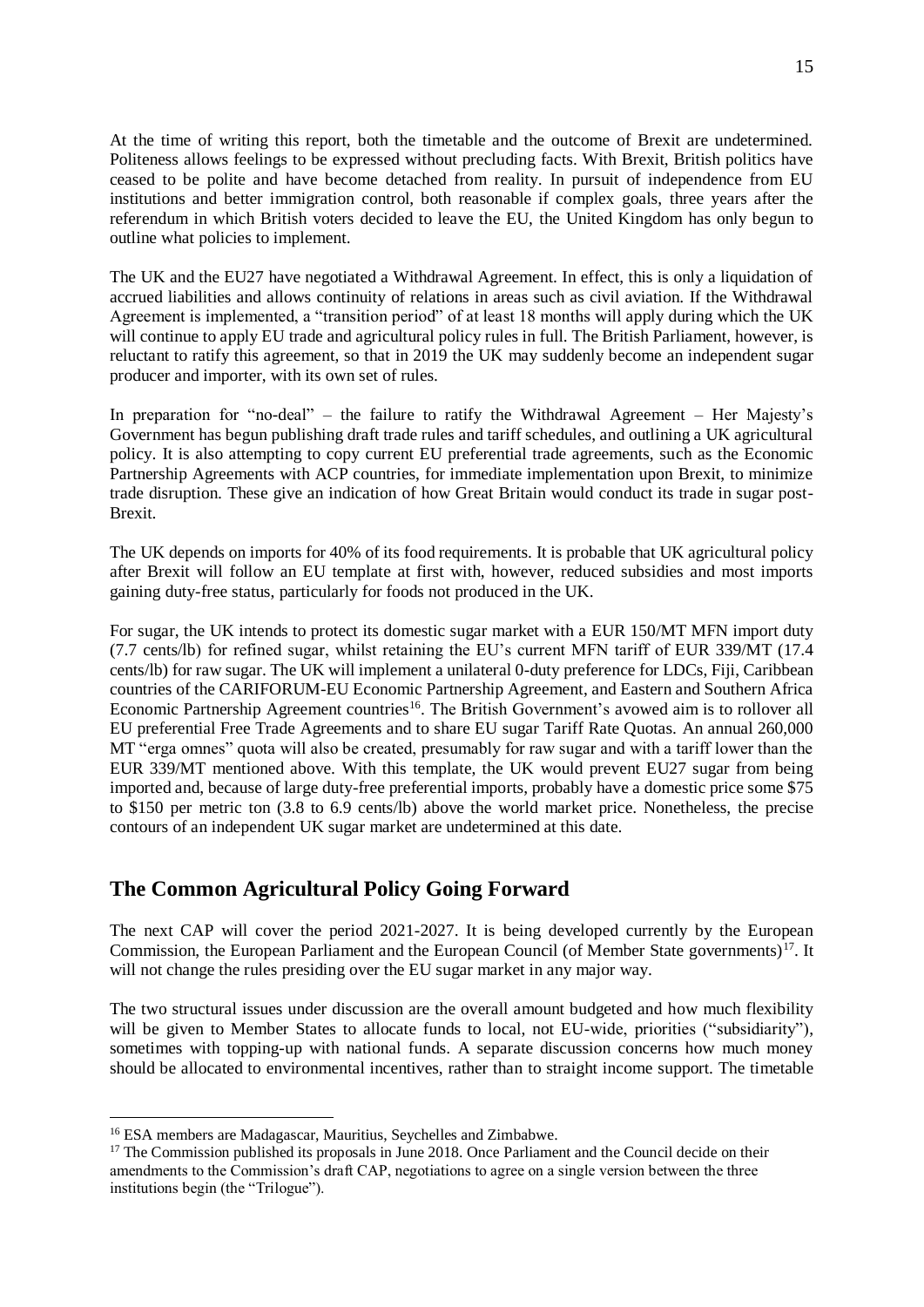for the adoption of the 2021-2027 CAP is tight, with a new Parliament and a new Commission beginning in September 2019<sup>18</sup>.

An obstacle to a quick agreement on the next CAP is the need for Member States to agree on the future EU budget. The current Multi-Annual Financial Framework (MFF) ends in 2020 and a new one must be agreed for 2021-2027. This is a seriously difficult enterprise, since Member State governments harbor diverging views on both the right overall amount and on how to spend it. Because some 35% of the total EU budget goes to the CAP, the overall size of the MFF is important<sup>19</sup>. Brexit adds a layer of uncertainty, with some Member States arguing for keeping current overall expenditure and others arguing for a reduction in step with the end of payments related to the United Kingdom. The Commission itself has made a proposal that, in effect, reduces agricultural expenses by about 10%, compensated in small part by allowing increased "co-financing" by Member States.

The CAP's current and future economic aims are to have low food commodity prices and strong "branded" specialty foods. If needed, farmer support is ensured outside market forces through budgetary outlays set at a sustainable – or at least politically acceptable – fiscal level.

On the one hand, this gives European Union processing industries access to basic agricultural materials at the lowest possible prices (i.e. at, or close to, world market prices), makes them more competitive and tames domestic inflation. Indeed, since 2007 EU processed food exports have doubled to reach over EUR 140 billion in 2018. The EU is now the world's largest exporter of food and drink products.

A direct consequence of linking domestic prices to world market levels is an increase in domestic price volatility. EU sugar offers a splendid example of this.

On the other hand, prices and sales of food specialties are promoted, notably through geographical indications of origin and artisanal production methods. Think "Prosciutto di Parma" ham or "Roquefort" cheese. In effect, EU uses Geographical Indications of Origin ("GIs") as quality trademarks, limiting competition. There are over 3,400 EU GIs currently. EU data shows that geographical indication of origin products fetch prices which are, on average, 2.2 times above those of comparable "generic" products. Annual sales of EU GIs probably top \$63 billion.

In sugar, the main policy issues up for discussion in the next CAP are the future of Voluntary Coupled Support (VCS), and restrictions on access to effective plant-protection inputs and genetic engineering.

For the European Parliament's Development Committee, the next Common Agricultural Policy should recognize that "coupled income support should not have negative effects on developing countries and should not create distortions of the internal and international market, which adversely impact on agrofood sector investment, production and processing development in partner developing countries."<sup>20</sup> To meet this objective, the Committee proposes to exclude sugarbeets from the benefit of Voluntary Coupled Support. Unless either the European Parliament Development Committee's views on VCS prevail or a WTO dispute settlement, or both, outlaw VCS, 2 to 4 MMT p.a. of unviable sugar will continue to distort the EU sugar industry.

Access to current or innovative modern agricultural genetic and phytosanitary tools is under threat in the EU. Public opinion is wary of "frankenfoods", is rather sensitive to environmental issues and often believes that genetic engineering for agriculture necessarily damages "nature".

 $18$  European Parliament elections take place at the end of May 2019, so a new Commission (executive) will be chosen in the fourth quarter of 2019. That leaves precious little time to flesh out the next CAP.

<sup>&</sup>lt;sup>19</sup> 40% for agriculture may appear to be a very large proportion of public expenditure, but one should remember that the EU budget amounts to less than 2% of EU GDP. "Brussels" finances neither education, nor defence, nor public health. Those expenses are left for Member State to pay for.

<sup>&</sup>lt;sup>20</sup> Proposed Development Committee amendment n°12 for recital 32 of the draft (CAP) regulation.